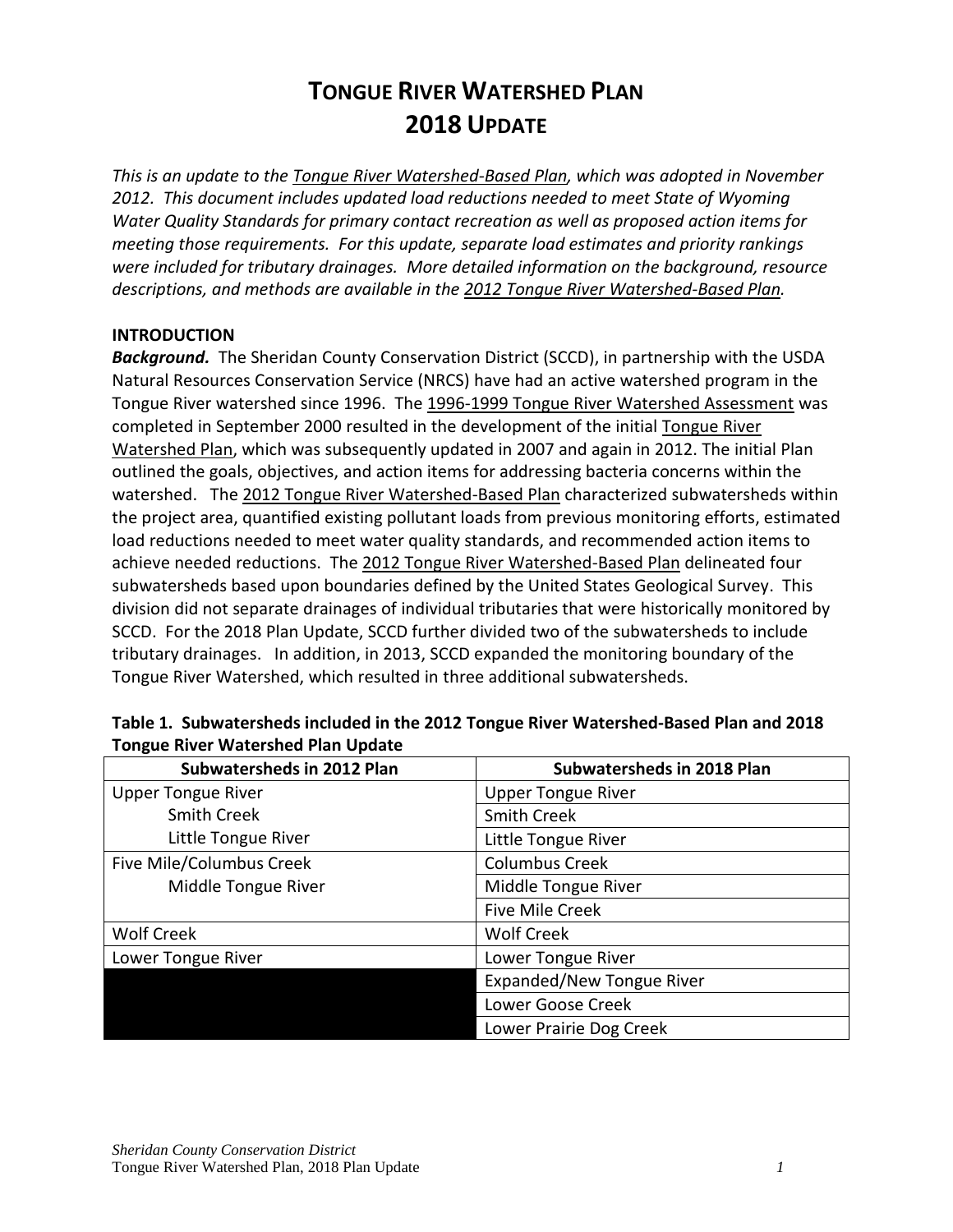*Planning Authority and Public Participation.* The development of the original and subsequent watershed plans on the Tongue River watershed were facilitated by SCCD under Wyoming Statutes 11-16-103 and 11-16-122. In addition, the process was guided by the Watershed Strategic Plan, updated in 2000 by the Wyoming Association of Conservation Districts, the USDA Natural Resources Conservation Service and the Wyoming Department of Agriculture and the Wyoming Non-Point Source Management Plan Update developed by the Wyoming Department of Environmental Quality. All planning activities and meetings facilitated by the SCCD were (and continue to be) open to the public; anyone with an interest in the watershed was encouraged to participate. Recommendations, based on consensus of the participants in attendance, were considered by the SCCD Board and staff. A public comment period, as required by the Wyoming Administrative Procedures Act (W.S. 16-3-101) was held for the 2012 Plan.

## **RESOURCE DESCRIPTION**

The Tongue River originates in Wyoming on the eastern side of the Big Horn Mountains and flows through the Towns of Dayton and Ranchester east and north into Montana. The project area, which begins at the Wyoming-Montana state line, consists of approximately 463,990 acres. Annual precipitation ranges from 32 inches in the headwaters to 12 inches near the state line. Major tributaries of the Tongue River above the Town of Ranchester include Little Tongue River, Smith Creek, Columbus Creek, Five Mile Creek, and Wolf Creek. Goose Creek and Prairie Dog Creek are the primary perennial tributaries in the lower portion of the project area, however intermittent draws may contribute stormwater run-off during precipitation or snowmelt events. The Goose Creek and Prairie Dog Creek watersheds have their own, separate, planning and improvement efforts. Tributaries provide irrigation water and make up a portion of the water supply to rural residents in the watershed. The project area includes a combination of private, state, and federal lands, with private lands dominating the portion of the watershed downstream of the Bighorn National Forest (BNF). Land uses include irrigated and non-irrigated hay and crop lands, pasture, livestock grazing, energy development, recreation, the Towns of Dayton and Ranchester, and wildlife habitat. The Tongue River and major tributaries are perennial waterbodies expected to support drinking water supplies (when treated), fish and aquatic life, recreation, wildlife, industry and agriculture uses. Five Mile Creek and other draws are not expected to support fish populations or drinking water supplies. The State of Wyoming has identified the Tongue River and several tributaries as impaired for recreational use because of bacteria concentrations. Some lower Tongue River segments have also been identified as impaired for Cold Water fisheries because of high water temperatures.

The original 1996 Tongue River project area consisted of eight sites in approximately 313,121 acres upstream of the Town of Ranchester. The project boundary was expanded twice, but still includes the initial eight sites. The first expansion extended the boundary below the Town of Ranchester to just upstream of the confluence with Goose Creek. The section from Goose Creek to the Montana State Line was added in 2013 to tie into existing efforts on adjacent watersheds.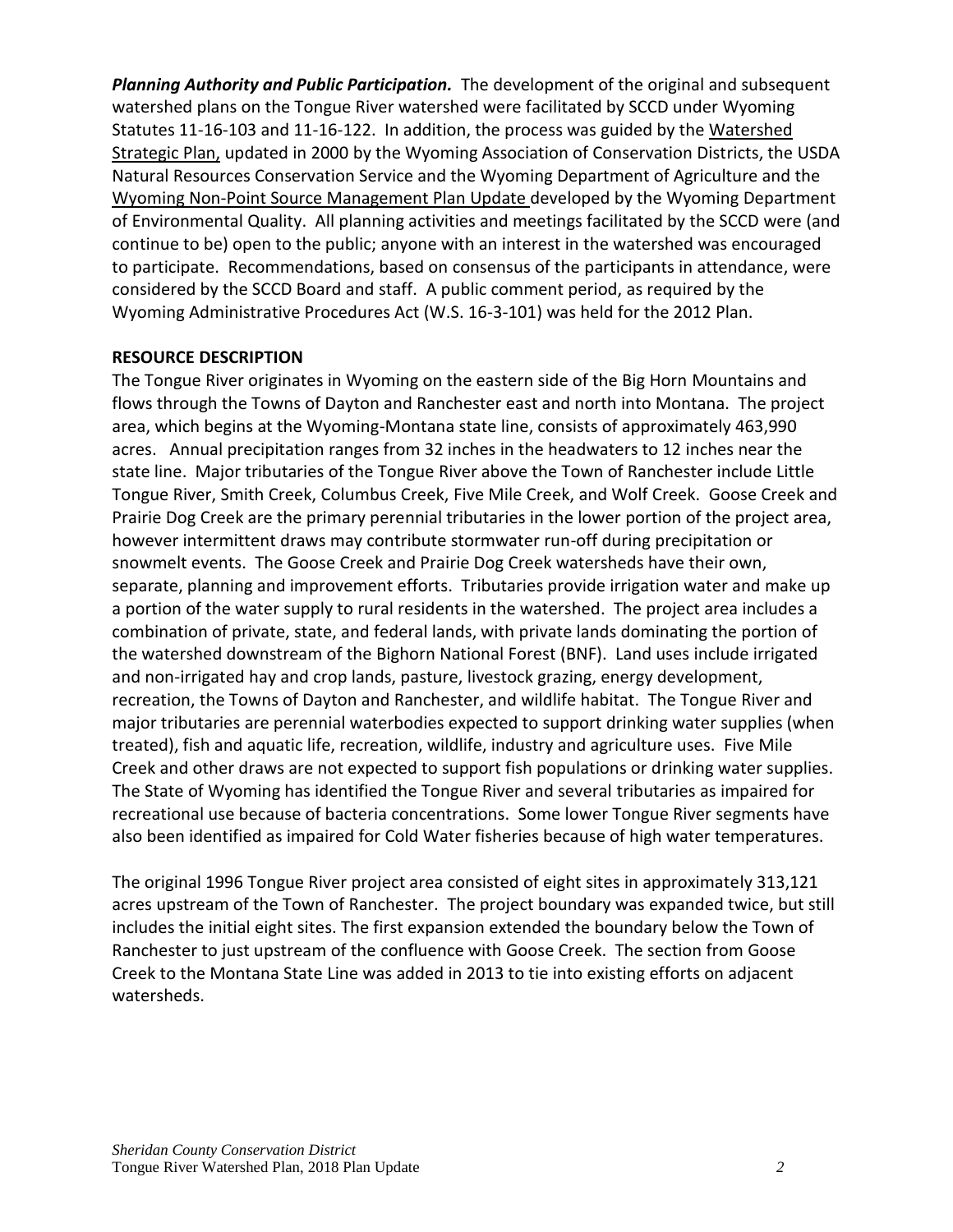| Name                                            | <b>Class</b> | <b>Location</b>                                           | <b>Miles</b> | <b>Uses</b>                         | Impairment                       | <b>List Date</b> |
|-------------------------------------------------|--------------|-----------------------------------------------------------|--------------|-------------------------------------|----------------------------------|------------------|
| <b>Tongue River</b>                             | 2AB          | From Monarch Road upstream to Wolf<br>Creek Road          | 13.5         | Recreation                          | E. coli                          | 2010             |
| <b>Tongue River</b>                             | 2AB          | From Goose Creek downstream to the<br>Montana border      | 22.1         | Cold Water Fishery                  | Temperature                      | 2002             |
| Prairie Dog Creek                               | 2AB          | From I-90 to a point 47.2 miles<br>downstream             | 47.2         | Recreation                          | <b>Fecal Coliform</b>            | 2004             |
| Prairie Dog Creek                               | 2AB          | From I-90 to a point 47.2 miles<br>downstream             | 47.2         | Drinking Water                      | Manganese                        | 2012             |
| Prairie Dog Creek                               | 2AB          | From I-90 to a point 47.2 miles<br>downstream             | 47.2         | Cold Water Fishery                  | Temperature                      | 2012             |
| Prairie Dog Creek                               | 2AB          | From Tongue River to a point 6.7 miles<br>upstream        | 6.7          | Recreation                          | <b>Fecal Coliform</b>            | 2004             |
| Prairie Dog Creek                               | 2AB          | From Tongue River a point 6.7 miles<br>upstream           | 6.7          | Drinking Water                      | Manganese                        | 2002             |
| Prairie Dog Creek                               | 2AB          | From Tongue River a point 6.7 miles<br>upstream           | 6.7          | Cold Water Fishery                  | Temperature                      | 2012             |
| Goose Creek                                     | 2AB          | From Little Goose Creek downstream to<br>the Tongue River | 12.7         | Aquatic life,<br>Cold Water Fishery | Habitat Alterations,<br>Sediment | 2006             |
| Goose Creek                                     | 2AB          | From Little Goose Creek downstream to<br>the Tongue River | 12.7         | Recreation                          | <b>Fecal Coliform</b>            | 2000             |
| <b>Wolf Creek</b>                               | 2AB          | From Tongue River upstream to East Wolf<br>Creek          | 10.6         | Recreation                          | <b>Fecal Coliform</b>            | 2002             |
| <b>Five Mile Creek</b>                          | 3B           | From Tongue River upstream to Hanover<br><b>Ditch</b>     | 2.1          | Recreation                          | <b>Fecal Coliform</b>            | 2002             |
| <b>Columbus Creek</b>                           | 2AB          | From Tongue River to a point 3.1 miles<br>upstream        | 3.1          | Recreation                          | <b>Fecal Coliform</b>            | 2002             |
| Little Tongue River                             | 2AB          | From Tongue River upstream to Frisbee<br><b>Ditch</b>     | 4.8          | Recreation                          | E. coli                          | 2002             |
| <b>Smith Creek</b>                              | 2AB          | From Tongue River to a point 5.8 miles<br>upstream        | 5.8          | Recreation                          | <b>Fecal Coliform</b>            | 2002             |
| North Tongue River<br>(Bighorn National Forest) | 1            | From Road 171 upstream to Pole Creek                      | 11.1         | Recreation                          | <b>Fecal Coliform</b>            | 2004             |

## **Table 2. Impaired stream segments within the Tongue River watershed (WDEQ, 2016)**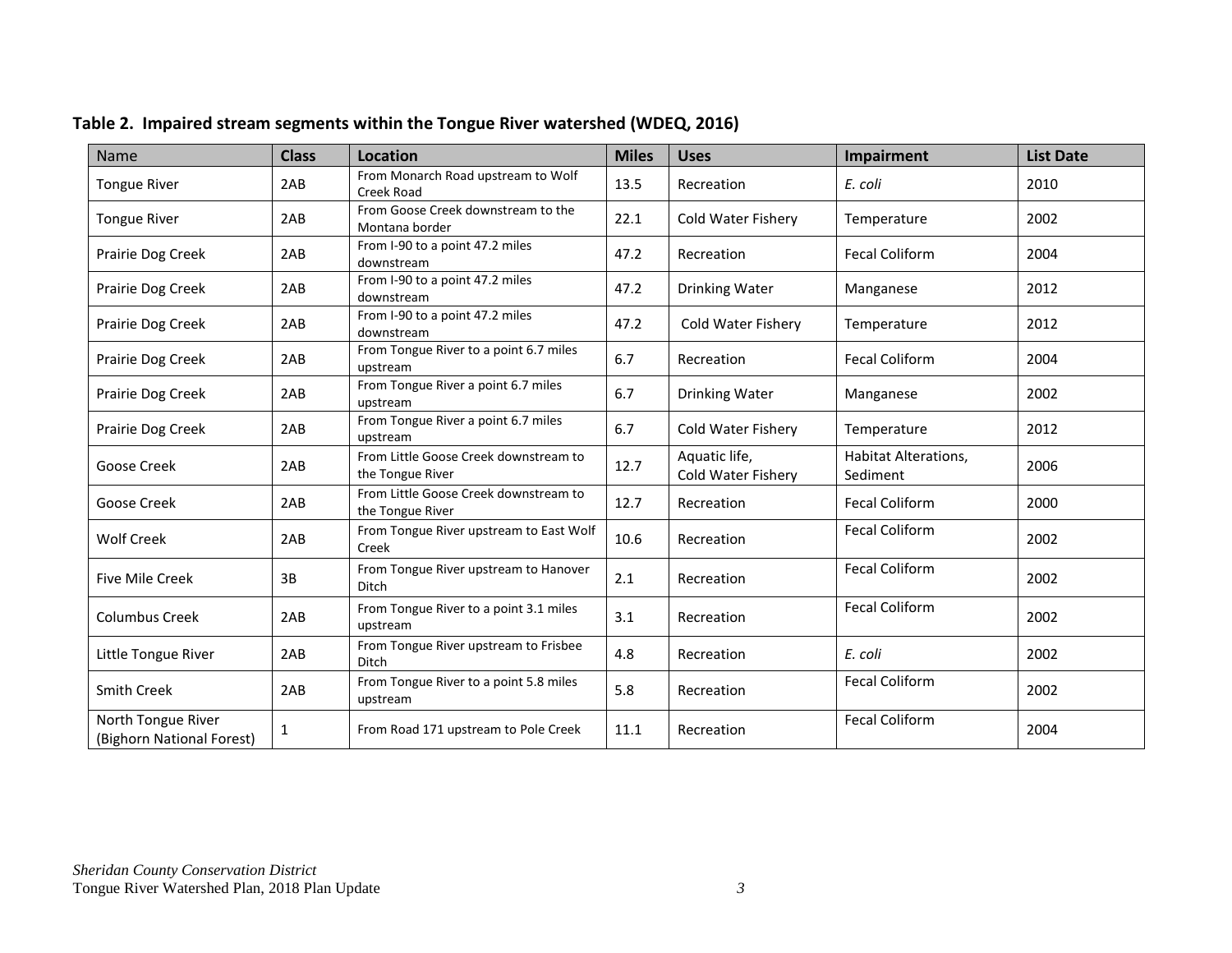## **WATERSHED ASSESSMENT AND CONCERNS**

The SCCD initiated water quality monitoring in the Tongue River Watershed in 1996, in partnership with the USDA Natural Resources Conservation Service (NRCS) and the Tongue River Watershed steering committee. The original 1996 project area consisted of approximately 313,121 acres and contained eight water quality monitoring sites; three mainstem sites and five tributary sites. The 1996-1999 Tongue River Watershed Assessment Final Report was completed in September 2000 and identified fecal coliform impairments on Five Mile Creek, Columbus Creek, Smith Creek, Little Tongue River, and Wolf Creek. The Lower Tongue River station, near the Ranchester Water Treatment Plant intake, also exceeded the fecal coliform standard on some occasions. Other water quality parameters monitored during this assessment (including nutrients and pesticides) were found at low or non-detectable levels, suggesting fertilizers and pesticides are well managed within the watershed.

Interim water quality monitoring was conducted in 2003, 2006, 2010, 2013, and 2016 utilizing many of the same monitoring sites, water quality parameters, and sampling periods. Interim monitoring includes water quality monitoring along with benthic macroinvertebrates and habitat assessments at a limited number of stations. In 2003 and 2006, SCCD collected fecal coliform and *E. coli* samples to correspond with changes in WDEQ water quality standards. Additional sampled parameters included: water temperature, pH, conductivity, dissolved oxygen, discharge, and turbidity. Upper tributary stations were not monitored in subsequent years because no water quality impairments were identified at these stations during the initial assessment. In addition, SCCD did not collect nutrient, pesticide, or herbicide data because these parameters were found at low or non-detectable levels during the initial assessment.

The project boundary was expanded in 2006 and again in 2013. The 2006 expansion included two new sites on the Tongue River between the Town of Ranchester and the confluence with Goose Creek. The section from Goose Creek to the Montana State Line was added in 2013 to tie into existing efforts on adjacent watersheds. SCCD added four new Tongue River sites, along with sites on Goose Creek (GC01) and Prairie Dog Creek (PD01), which are the primary tributaries in the lower watershed. Two of the 2013 and one of the 2006 Tongue River sites were retained in 2016; the others were discontinued due to limited staff and funding resources.

The general trend in bacteria concentrations on Tongue River stations were typically higher in the early season than in the late season; while tributaries were much more variable. Relatively high bacteria concentrations in May of 2010 were followed by sharp decreases in 2013 at most stations, which may have resulted from higher than normal precipitation and early season flows in 2010. Extremes in short and long-term weather conditions have produced bacteria data that are not directly comparable among years. Nonetheless, values that exceed bacteria standards were observed on essentially the same stream reaches year after year and indicate water quality impairments continue to exist, regardless of hydrologic conditions.

In 2016, the most recent monitoring season, bacteria geometric mean concentrations in the early season were typically higher than in the late season on tributary sites. In contrast, mainstem sites had higher bacteria concentrations in the late season except on TR03 and TR09. While some mainstem sites did not meet Wyoming water quality standards, the highest bacteria concentration observed at a mainstem site was 169 cfu/100 mL or 25% above the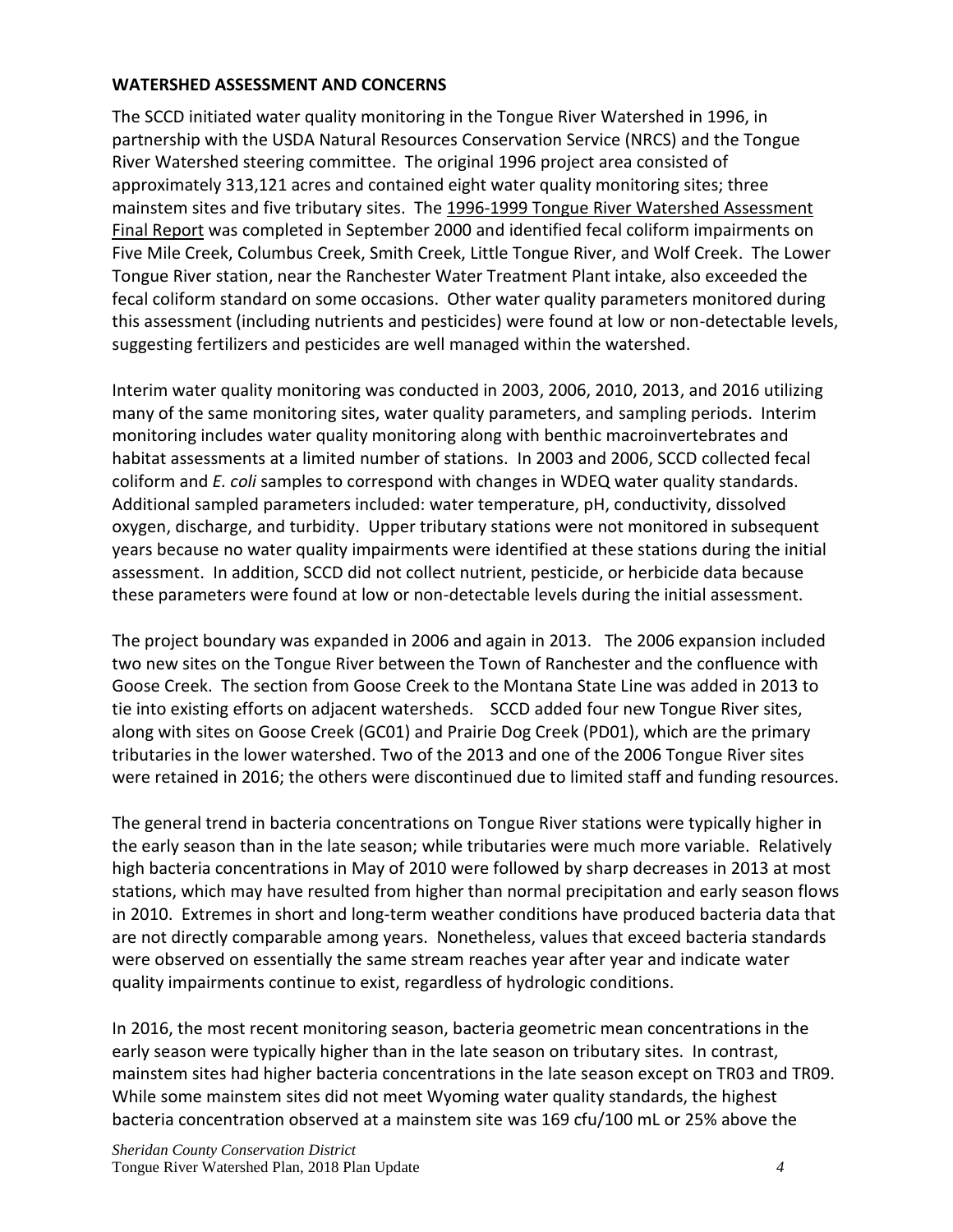standard. Bacteria concentrations at tributary stations appeared to contribute to bacteria increases on the Tongue River at adjacent downstream stations in the upper portion of the watershed during the early season. Except for Wolf Creek during the late season, bacteria concentrations at all tributary stations exceeded Wyoming water quality standards in both the early season and the late season. On tributary stations, bacteria concentrations were up to 80% above water quality standards.



**Figure 1. E. coli bacteria geometric means in the Tongue River watershed in 2016.**

For the most part, bacteria concentrations decreased from 2003-2016 and from 2013-2016 at all mainstem sites in the early season but increased in the late season. In contrast, bacteria concentrations at TR09 in the early season increased since 2003 but were still well below Wyoming water quality standards.

Three tributary stations, Goose Creek, Columbus Creek, and Five Mile Creek had decreases in early season bacteria concentrations from 2013-2016. The decrease on Five Mile Creek represented a change from 2399 cfu/100 mL in 2013 to 641 cfu/100 mL in 2016. All tributary stations showed decreases in late season bacteria concentrations from 2003-2016. However, late season increases were observed from 2013-2016 at Prairie Dog Creek, Goose Creek and Columbus Creek.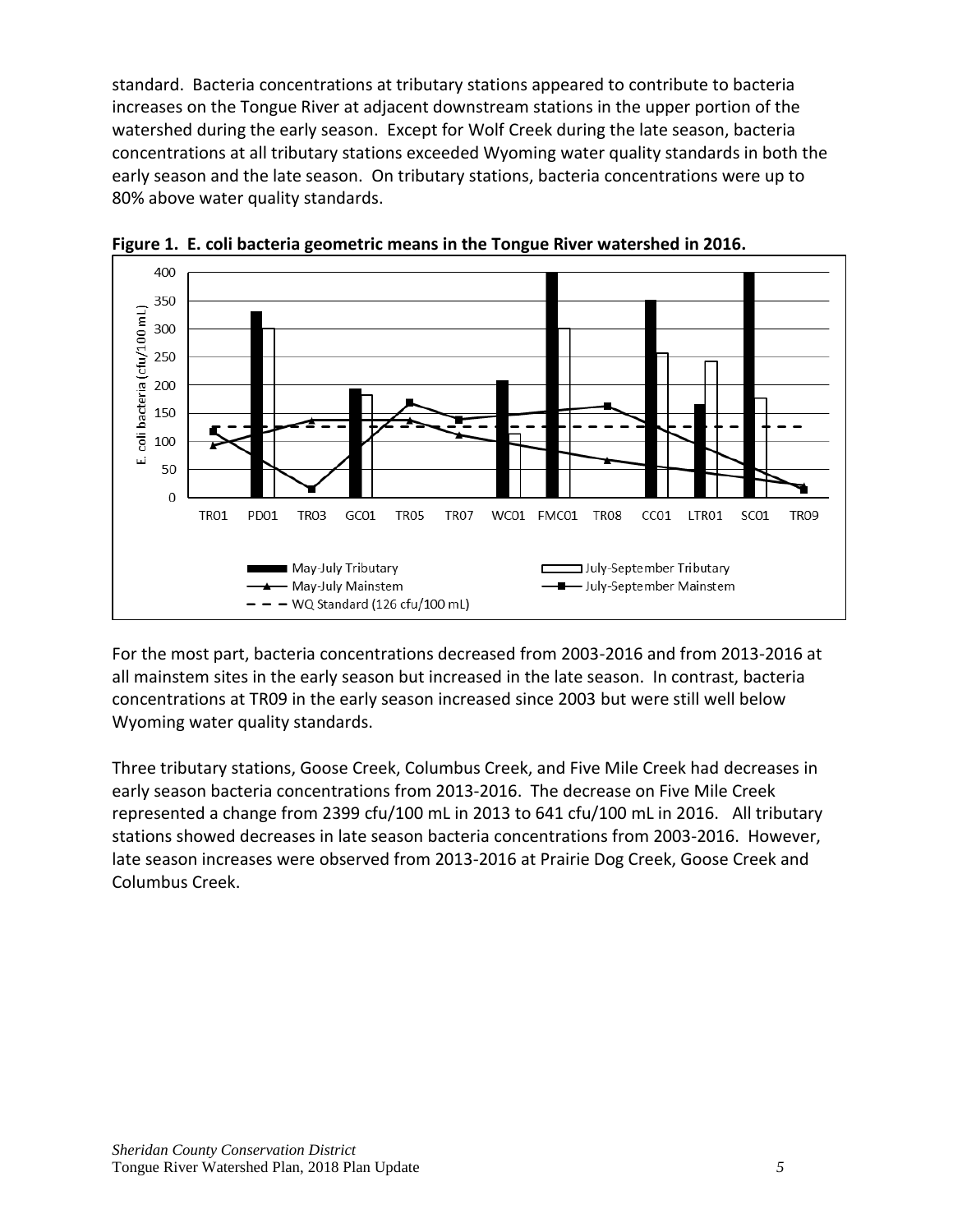## **LOAD REDUCTION SUMMARIES AND PRIORITY RANKINGS**

The primary regulatory concern for the Tongue River watershed is *E. coli* bacteria, which has concentrations in excess of Wyoming water quality standards for primary contact recreation. In the 2012 Tongue River Watershed-Based Plan, bacteria levels needed to be reduced by a minimum of 19% on mainstem sites and up to nearly 90% on tributaries. The committee did not feel this was achievable in 5 years but targeted a 20-year goal of full attainment.

Based on monitoring completed in 2016, bacteria levels need to be reduced by 16%-29% on Tongue River sites and up to 71% on tributary sites. For this update, the committee continued to target a 20-year goal for attainment of water quality standards. Subwatershed priorities were assigned based on required load reductions and the location. Tributaries were generally assigned higher priorities than mainstem locations. Subwatersheds in the lower portion of the project area were assigned a lower priority than upper segments based on the assumption that load reductions upstream would have downstream benefits. Prairie Dog Creek and Goose Creek subwatersheds were assigned a low priority because of existing on-going efforts.

|                                            | <b>2012 Load Reduction</b><br><b>Requirement (%)</b> |                 |                 |                 | <b>2016 Load Reduction</b><br><b>Requirement (%)</b> | <b>Assigned</b><br>Priority |                 |          |              |                |
|--------------------------------------------|------------------------------------------------------|-----------------|-----------------|-----------------|------------------------------------------------------|-----------------------------|-----------------|----------|--------------|----------------|
| Subwatershed                               | <b>Moist</b>                                         | Mid             | Dry             | All             | <b>Moist</b>                                         | Mid                         | Dry             | All      | 2012         | 2018           |
| New Tongue River<br>(Sites TR01 & TR03)    | NA <sup>1</sup>                                      | NA <sup>1</sup> | NA <sup>1</sup> | NA <sup>1</sup> | 27                                                   | 22                          | 5               | 17       |              | $L^3$          |
| Prairie Dog Creek<br>(Site PD01)           | NA <sup>1</sup>                                      | NA <sup>1</sup> | NA <sup>1</sup> | NA <sup>1</sup> | 40                                                   | 50                          | 57              | 59       |              | L <sup>4</sup> |
| Goose Creek<br>(Site GC01)                 | NA <sup>1</sup>                                      | NA <sup>1</sup> | NA <sup>1</sup> | NA <sup>1</sup> | 65                                                   | ND <sup>2</sup>             | 25              | 43       |              | L <sup>4</sup> |
| Lower Tongue River<br>(Site TR05)          | 88                                                   | 14              | $\mathbf 0$     | 34              | 30                                                   | 24                          | 35              | 29       | L            | $L^3$          |
| <b>Wolf Creek</b><br>(Site WC01)           | 55                                                   | 61              | 40              | 52              | 48                                                   | 57                          | 11              | 31       | M            | M              |
| <b>Five Mile Creek</b><br>(Site FMC01)     | 95                                                   | 83              | 87              | 88              | 87                                                   | 63                          | 87              | 71       | H            | H              |
| Middle Tongue River<br>(Sites TR07 & TR08) | 58                                                   | $\Omega$        | 0               | 19              | 14                                                   | 6                           | 8               | 16       | M            | M              |
| <b>Columbus Creek</b><br>(Site CC01)       | 73                                                   | 50              | 38              | 54              | 67                                                   | 25                          | 72              | 57       | H            | H              |
| Little Tongue River<br>(Site LTR01)        | $\mathbf 0$                                          | 62              | 78              | 47              | 34                                                   | 57                          | 42              | 42       | H            | H              |
| <b>Smith Creek</b><br>(Site SC01)          | 56                                                   | 75              | 80              | 70              | 52                                                   | $\Omega$                    | ND <sup>2</sup> | 52       | H            | H              |
| <b>Upper Tongue River</b><br>(TR09)        | $\Omega$                                             | $\Omega$        | $\Omega$        | $\overline{0}$  | $\Omega$                                             | $\Omega$                    | $\mathbf{0}$    | $\Omega$ | $\mathsf{L}$ | $\mathsf{L}$   |

| Table 3. Bacteria load reductions needed to meet primary contact recreation standards on |  |
|------------------------------------------------------------------------------------------|--|
| the Tongue River Watershed in 2012 and 2016                                              |  |

 $1$  The "New" or expanded boundary was not added until 2013; there were no samples prior to the 2012 plan

 $2$  None of the 2016 samples for the site were collected from the associated flow condition

 $3$  Low Priority in lower reaches of the Tongue River based on the assumption that upstream reductions would also affect downstream reaches

4 Low priority in the Goose Creek and Prairie Dog Creek subwatersheds because of separate on-going efforts in those watersheds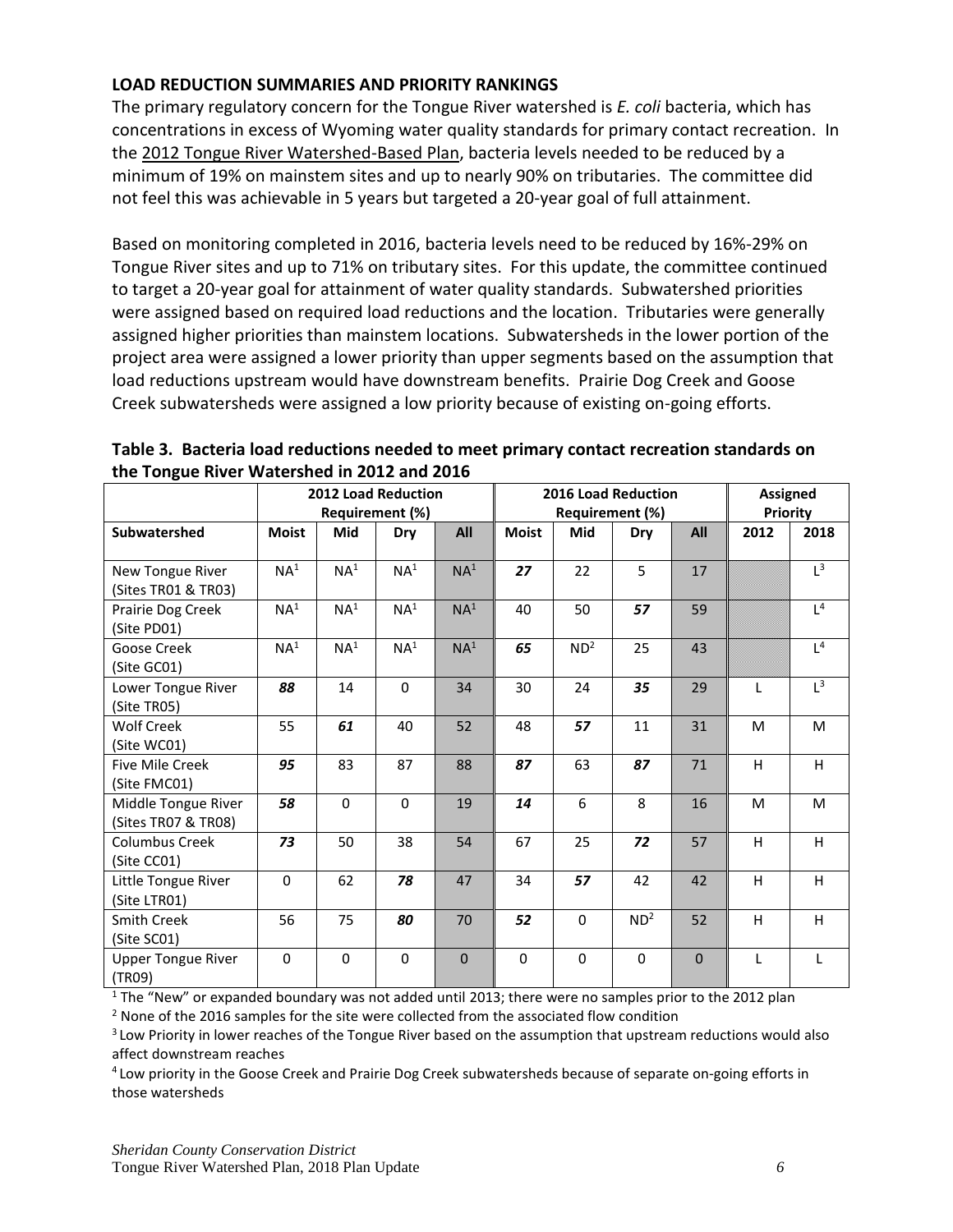**T**he SCCD, with input from the committee, considered potential pollutant sources for each subwatershed based on information related to measured bacteria loads, critical flow conditions, segment priorities, land uses and parcel sizes, and location within the watershed. Within each subwatershed, the potential pollutant source category was assigned a high, medium or low priority. Overall, domestic animals (including livestock) and septic systems were determined to be a priority and the most important item to be addressed in all subwatersheds.

| <b>Subwatershed</b>        | <b>Critical</b><br><b>Condition</b> | 2018 Priority<br><b>Load Level</b> | <b>Pollutant Sources</b>      | 2012<br><b>Priority Ranking</b> | 2018<br><b>Priority Ranking</b> |
|----------------------------|-------------------------------------|------------------------------------|-------------------------------|---------------------------------|---------------------------------|
|                            |                                     |                                    | Septic Systems                | High                            | High                            |
| Upper Tongue <sup>1</sup>  | Mid                                 | Low                                | Domestic Animals <sup>2</sup> | Medium-High                     | High                            |
|                            |                                     |                                    | Run-off/Sediment <sup>3</sup> | Medium                          | Medium                          |
| Smith                      | Moist                               | High                               | Domestic Animals <sup>2</sup> |                                 | High +                          |
|                            |                                     |                                    | Septic Systems                |                                 | High +                          |
|                            |                                     |                                    | Septic Systems                |                                 | High +                          |
| Little Tongue              | Mid                                 | High                               | Domestic Animals <sup>2</sup> |                                 | High +                          |
|                            |                                     |                                    | Domestic Animals <sup>2</sup> | Medium-High                     | High                            |
| Middle Tongue <sup>1</sup> | Moist                               | Medium                             | Septic Systems                | High                            | High                            |
|                            |                                     |                                    | Run-off/Sediment <sup>3</sup> | Medium-High                     | Medium                          |
| Columbus                   | Dry                                 | High                               | Domestic Animals <sup>2</sup> |                                 | High +                          |
|                            |                                     |                                    | Septic Systems                |                                 | High +                          |
| File Mile                  | Moist/Dry                           | High                               | Septic Systems                |                                 | High +                          |
|                            |                                     |                                    | Domestic Animals <sup>2</sup> |                                 | High +                          |
|                            |                                     |                                    | Domestic Animals <sup>2</sup> | Medium                          | Medium                          |
| <b>Wolf Creek</b>          | Mid-<br>Range                       | Medium                             | Septic Systems                | Low                             | Medium                          |
|                            |                                     |                                    | Run-off/Sediment <sup>3</sup> | Low-Medium                      | Low                             |
|                            |                                     |                                    | Septic Systems                | Medium                          | Low                             |
| Lower Tongue               | Dry                                 | Low                                | Domestic Animals <sup>2</sup> | Medium                          | Low                             |
|                            |                                     |                                    | Run-off/Sediment <sup>3</sup> | Low                             | Low                             |
|                            |                                     |                                    | Domestic Animals <sup>2</sup> |                                 | Low                             |
| Goose Creek                | Moist                               | Low                                | Septic Systems                |                                 | Low                             |
|                            |                                     |                                    | Domestic Animals <sup>2</sup> |                                 | Low                             |
| Prairie Dog Creek          | Dry                                 | Low                                | Septic Systems                |                                 | Low                             |
|                            | Moist                               |                                    | Domestic Animals <sup>2</sup> |                                 | Low                             |
| <b>Expanded Tongue</b>     |                                     | Low                                | Septic Systems                |                                 | Low                             |

**Table 4. Pollutant Sources and Priority Rankings by Subwatershed for 2012 and 2018**

<sup>1</sup> In the 2012 Tongue River Watershed-Based Plan the Upper Tongue Subwatershed included Smith Creek and Little Tongue River and the Middle Tongue, Five Mile Creek and Columbus Creek Subwatersheds were combined. <sup>2</sup>In the 2012 Tongue River Watershed-Based Plan, Domestic Animals were separated into Large Acreage, Small Acreage, and Rural Ranchettes. These were combined for the 2018 Update.

<sup>3</sup> The 2012 Tongue River Watershed-Based Plan sources for Run-off (Irrigation and Stormwater), Sediment from Streambanks and Sediment from Diversions, were combined for the 2018 Update.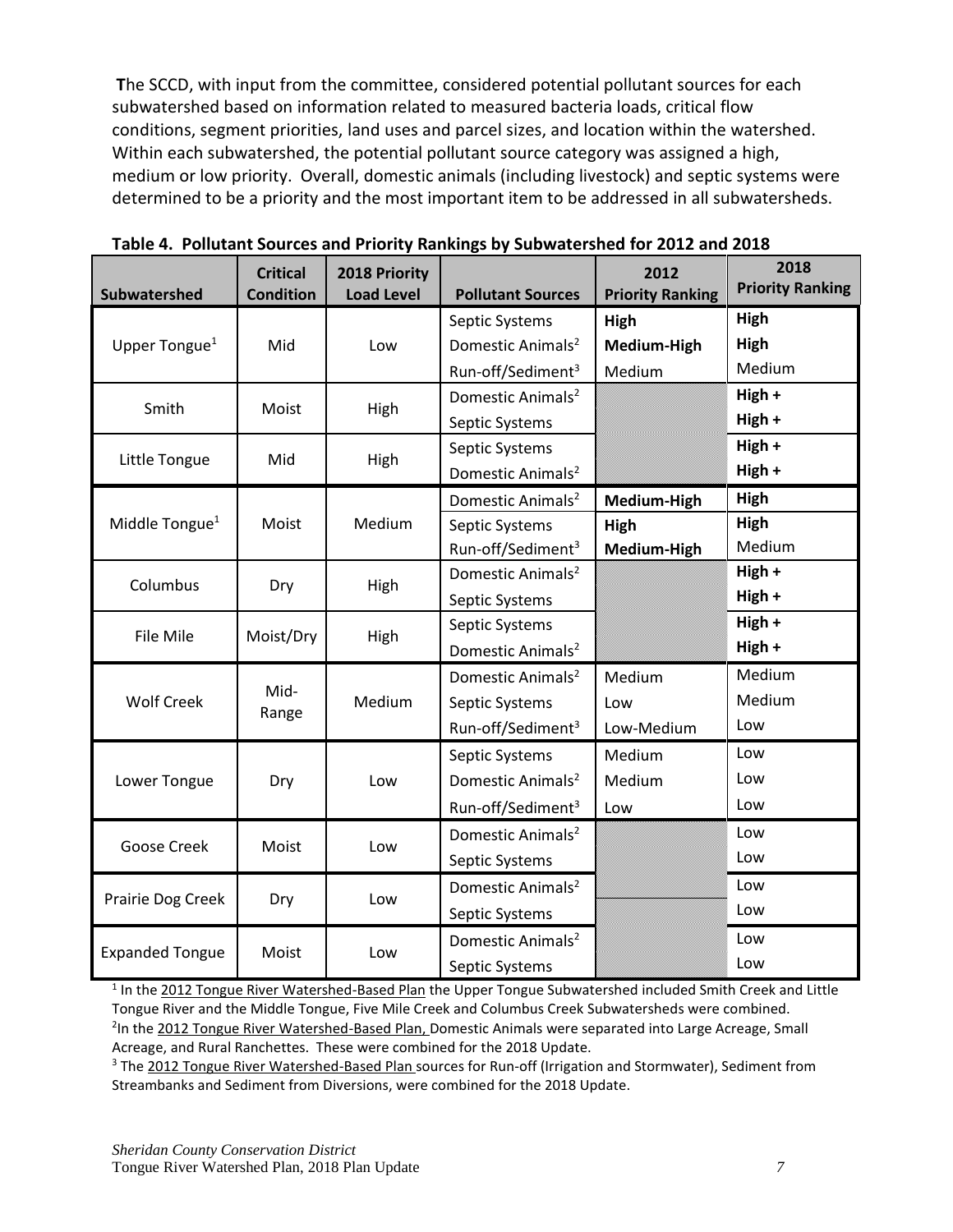|                                               |                               | <b>Upper Tongue</b> |                         |                 | <b>Five Mile/Columbus</b>      |                            |                |                        |              |                              |                      |
|-----------------------------------------------|-------------------------------|---------------------|-------------------------|-----------------|--------------------------------|----------------------------|----------------|------------------------|--------------|------------------------------|----------------------|
|                                               | <b>Upper</b><br><b>Tongue</b> | <b>Smith</b>        | Little<br><b>Tongue</b> | <b>Columbus</b> | <b>Middle</b><br><b>Tongue</b> | <b>Five</b><br><b>Mile</b> | Wolf           | Lower<br><b>Tongue</b> | Goose        | <b>Prairie</b><br><b>Dog</b> | <b>New</b><br>Tongue |
| Phase 1 Critical Flow Condition (2013-2017)   |                               | Dry                 |                         |                 | Moist                          |                            | Mid            | Moist                  |              |                              |                      |
| <b>Maximum Reduction Required</b>             |                               | 80%                 |                         |                 | 95%                            |                            | 61%            | 90%                    |              |                              |                      |
| Phase 1 Targeted Reduction (2013-2017)        |                               | 20%                 |                         |                 | 25%                            |                            | 15%            | 10%                    |              |                              |                      |
| Phase 1 Actual Reduction (2016 monitoring)    | 0%                            | 26%                 | 11%                     | Up 6%           | 15%                            | 19%                        | 40%            | 15%                    |              |                              |                      |
| Phase 2 Critical Flow Condition (2018-2022)   | Mid                           | Moist               | Mid                     | Dry             | Moist                          | Moist<br>& Dry             | Mid            | Dry                    | Moist        | Dry                          | Moist                |
| <b>Maximum Reduction Required</b>             | 0%                            | 52%                 | 57%                     | 67%             | 14%                            | 87%                        | 57%            | 35%                    | 65%          | 57%                          | 27%                  |
| Phase 2 Targeted Reduction (2018-2022)        | 5%                            | 25%                 | 25%                     | 25%             | 5%                             | 25%                        | 15%            | 5%                     | 0%           | 0%                           | 5%                   |
| <b>Direct Contributions</b>                   |                               |                     |                         |                 |                                |                            |                |                        |              |                              |                      |
| Phase 1 Septic System Goal (#)                |                               | 9                   |                         |                 | 9                              |                            | $\overline{2}$ | 8                      |              |                              |                      |
| Phase 1 Septic System Actual Completed (#)    |                               |                     |                         |                 | $\overline{2}$                 |                            | $\mathbf{1}$   | $\mathbf{1}$           |              |                              |                      |
| Phase 2 Septic Systems Goal (#)               | $\mathbf{1}$                  | 3                   | 4                       | $\mathbf{1}$    | $\mathbf 0$                    | $\overline{7}$             | $\overline{2}$ | 4                      | $\mathbf{0}$ | 0                            | 9                    |
| Phase 1 Animal Units Addressed Goal (#AUs)    |                               | 496                 |                         | 801             |                                | 337                        | 550            |                        |              |                              |                      |
| Phase 1 Actual Animal Units Addressed (#AUs)  |                               |                     |                         |                 |                                | 8                          | 400            | 200                    |              |                              |                      |
| Phase 1 Actual Stream Length Protected (feet) |                               |                     |                         |                 |                                | 175                        | 15840          | 5280                   |              |                              |                      |
| Phase 2 Animal Units Addressed Goal (#AUs)    | 54                            | 119                 | 198                     | 333             | 28                             | 329                        | 337            | 275                    | 0            | 0                            | 582                  |
| Phase 2 Stream length protected Goal (feet)   | 2500                          | 10,000              | 8000                    | 15,500          | 1700                           | 12,000                     | 8500           | 4500                   | 0            | 0                            | 5500                 |
| <b>Indirect Contributions</b>                 |                               |                     |                         |                 |                                |                            |                |                        |              |                              |                      |
| <b>Phase 1 Actual Diversions Addressed</b>    |                               |                     |                         |                 |                                |                            |                |                        |              |                              |                      |
| Phase 2 Diversions Addressed Goal (#)         | $\mathbf{1}$                  |                     |                         |                 |                                |                            |                |                        |              |                              | $\mathbf{1}$         |
| Phase 1 Actual Stabilization Addressed (#/ft) | 1/200                         |                     |                         |                 |                                |                            |                | 2/675                  |              |                              | 1/450                |
| Phase 2 Stabilization Addressed Goal (#/ft)   | 2/2000                        |                     |                         |                 |                                |                            |                |                        |              |                              |                      |

## **Table 5. Actual (2013-2017) and targeted (2018-2022) contribution reductions by subwatershed**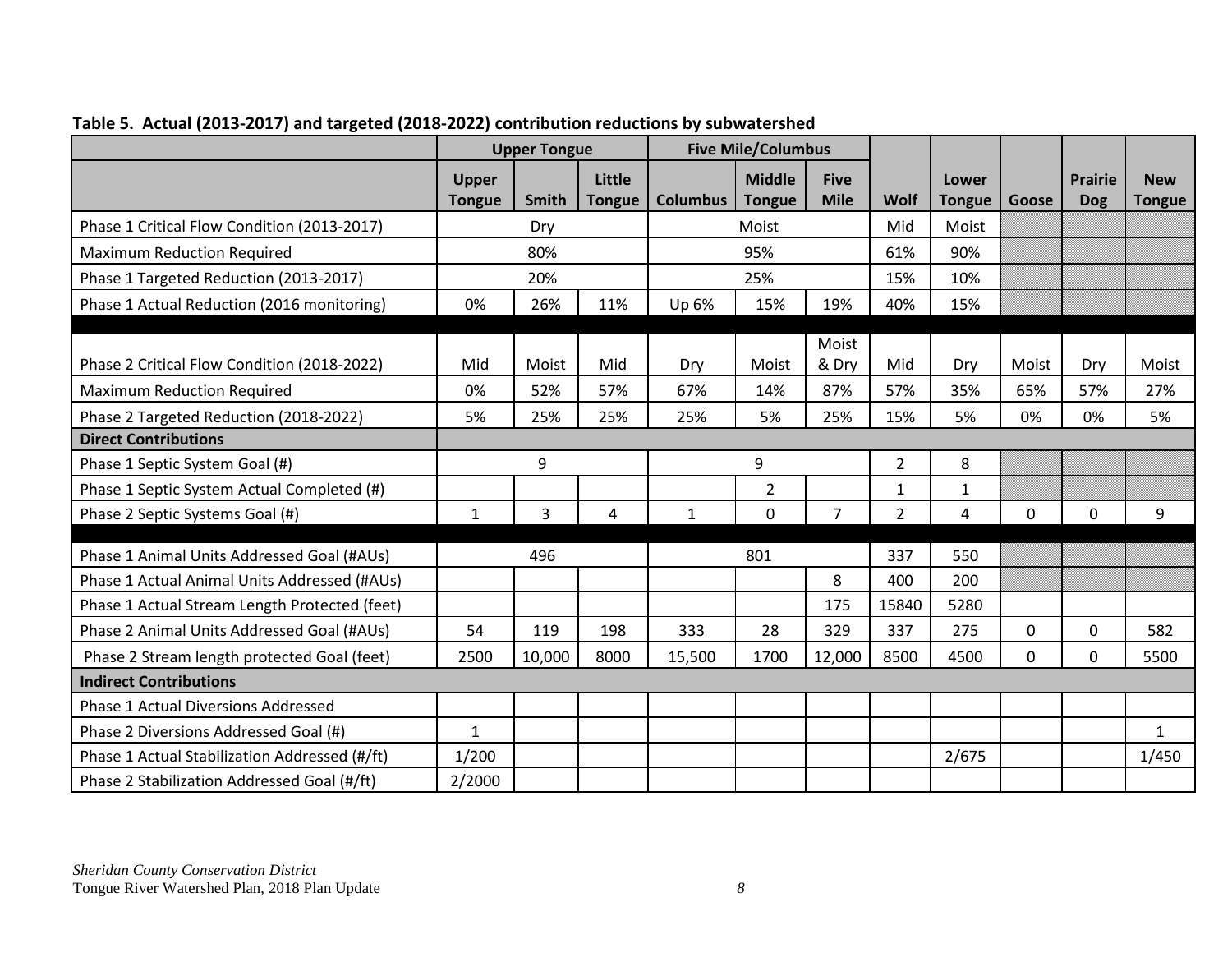## **Watershed Plan Implementation Action Items**

## **Objective 1: Maintain a viable watershed improvement effort by providing leadership and project oversight.**

| <b>Action Item/Interim Item</b>                                                                        | 2018    | 2019       | 2020               | 2021    | 2022    |
|--------------------------------------------------------------------------------------------------------|---------|------------|--------------------|---------|---------|
| 1. Maintain an active steering committee                                                               |         |            |                    |         |         |
| Meet annually to review progress and milestones                                                        | Feb/Mar | Feb/Mar    | Feb/Mar            | Feb/Mar |         |
| Review and update plan                                                                                 | Feb/Mar |            |                    |         | Feb/Mar |
| 2. Continue interim water quality                                                                      |         |            |                    |         |         |
| Develop monitoring plan                                                                                |         | Feb/Mar    |                    |         | Feb/Mar |
| Conduct field sampling and data management                                                             |         | Summer     |                    |         | Summer  |
| Complete and submit monitoring report                                                                  |         | <b>Dec</b> | Jan                |         | Dec     |
| 3. Maintain Progress Register                                                                          |         |            |                    |         |         |
| Update GIS projects layer and spreadsheet                                                              | Dec     | <b>Dec</b> | Dec                | Dec     | Dec     |
| Develop and include layer for applicable USDA NRCS<br>and/or partner water quality projects            |         | May        |                    |         |         |
| Update load reduction estimates and priorities and/or<br>identify areas that need additional attention | Feb     | Feb        | Feb                | Feb     | Feb     |
| 4. Follow-up on completed projects                                                                     |         |            |                    |         |         |
| Send letters/form to past participants                                                                 |         | May        |                    |         |         |
| Assist with sample collection, if requested/needed                                                     |         |            | ON-GOING AS NEEDED |         |         |
| 5. Engage/Coordinate with other agencies/community organizations                                       |         |            |                    |         |         |
| Participate in discussions with others as needed<br><b>Ditch Companies</b>                             |         |            |                    |         |         |
| Stockgrowers/Cattlewomen<br>Sheridan County Weed and Pest<br>$\bullet$                                 |         |            | ON-GOING AS NEEDED |         |         |
| <b>UW Cooperative Extension</b>                                                                        |         |            |                    |         |         |
| Sheridan College                                                                                       |         |            |                    |         |         |
| Chamber of Commerce Ag & Natural Resources                                                             |         |            |                    |         |         |
| <b>USDA NRCS</b><br>WY Game and Fish                                                                   |         |            |                    |         |         |
| Nature Conservancy                                                                                     |         |            |                    |         |         |
| Sheridan Community Land Trust                                                                          |         |            |                    |         |         |
| Towns                                                                                                  |         |            |                    |         |         |
| Sheridan County                                                                                        |         |            |                    |         |         |
| Tongue River Valley Community Center                                                                   |         |            |                    |         |         |
| Realtors/Contractors                                                                                   |         |            |                    |         |         |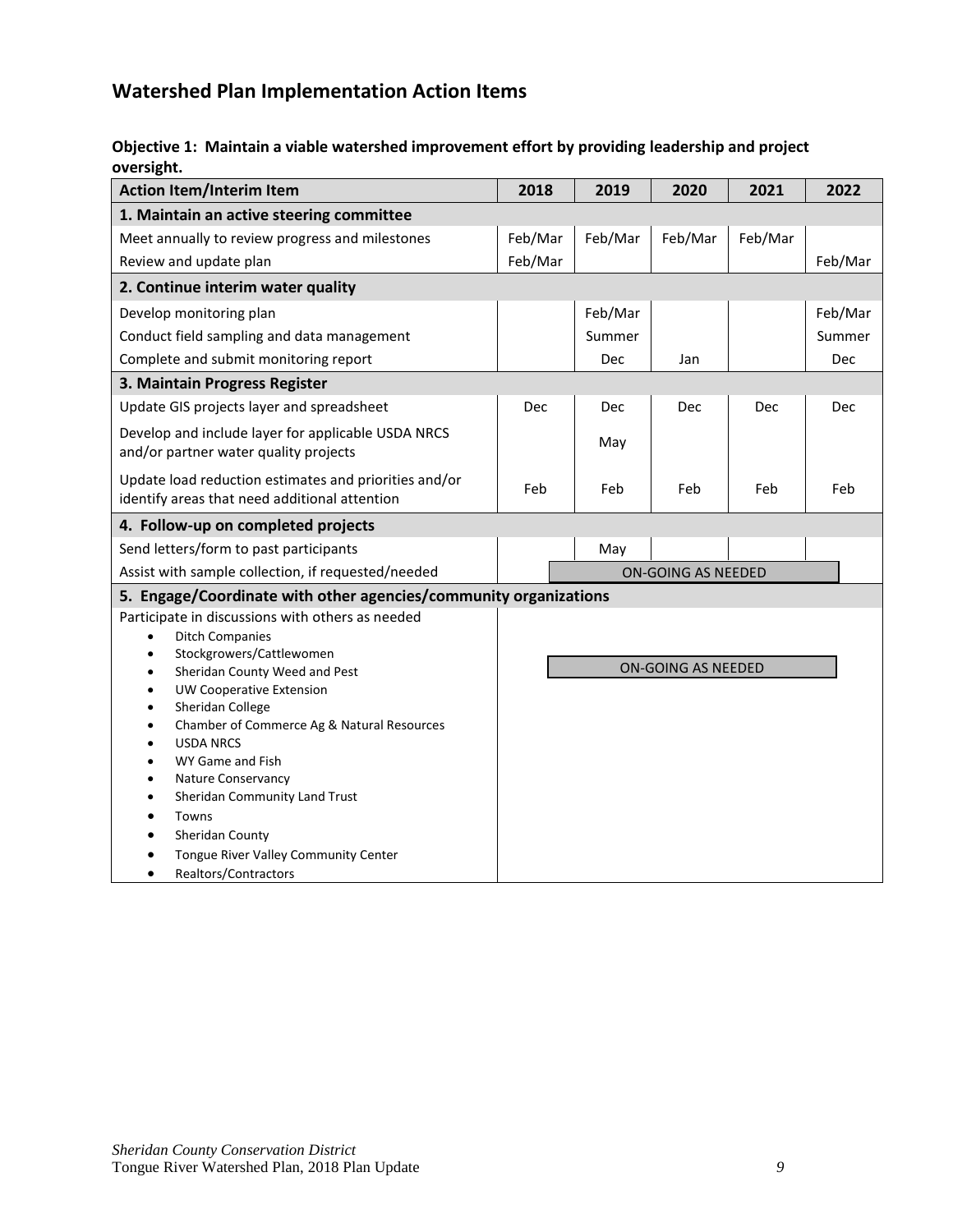### **Objective 2: Reduce bacteria contributions by up to 25% by 2022**

| <b>Action Item/Interim Item</b>                                                                                                                                                                          | 2018                         | 2019   | 2020   | 2021   | 2022   |  |
|----------------------------------------------------------------------------------------------------------------------------------------------------------------------------------------------------------|------------------------------|--------|--------|--------|--------|--|
| 6. Reduce contributions from septic systems                                                                                                                                                              |                              |        |        |        |        |  |
| Provide technical and cost-share assistance program<br>including site visits to determine eligibility                                                                                                    | ON-GOING AS REQUESTED        |        |        |        |        |  |
| Coordinate with County to conduct a mailing to permitted<br>and potentially unpermitted septic system owners                                                                                             |                              |        | April  |        |        |  |
| Provide septic system and program information through<br>Realtors, Title Companies, etc.                                                                                                                 |                              | May    |        |        |        |  |
| Repair/replace septic systems (number of systems)                                                                                                                                                        |                              | 7      | 8      | 8      | 8      |  |
| 7. Reduce contributions from livestock/domestic animals                                                                                                                                                  |                              |        |        |        |        |  |
| Provide technical and cost-share assistance to relocate<br>corrals/feeding grounds, provide off-channel stockwater<br>and fencing to improve management, and emphasize<br>importance of riparian buffers | <b>ON-GOING AS REQUESTED</b> |        |        |        |        |  |
| Install structures/implement practices (AUs included)                                                                                                                                                    |                              | 563    | 564    | 564    | 564    |  |
| Reduce livestock access to waterbodies (stream length)                                                                                                                                                   |                              | 17,050 | 17,050 | 17,050 | 17,050 |  |

## **Objective 3: Reduce water quality impacts, other than bacteria, such as nutrient concentrations, organic matter, temperature, and sediment loads.**

| <b>Action Item/Interim Item</b>                                                                                     | 2018                         | 2019 | 2020 | 2021 | 2022 |  |  |  |  |
|---------------------------------------------------------------------------------------------------------------------|------------------------------|------|------|------|------|--|--|--|--|
| 8. Reduce sediment contributions from irrigation diversions and bank/channel erosion                                |                              |      |      |      |      |  |  |  |  |
| Provide technical and cost-share assistance to improve<br>vegetation cover in upland areas and riparian corridors   | <b>ON-GOING AS REQUESTED</b> |      |      |      |      |  |  |  |  |
| Provide technical and cost-share assistance to replace<br>irrigation diversions and stabilize stream banks/channels | <b>ON-GOING AS REQUESTED</b> |      |      |      |      |  |  |  |  |
| Replace irrigation diversion structures (#)                                                                         |                              |      |      |      |      |  |  |  |  |
| Install structures/bank enhancements (streambank length)                                                            | 500                          | 1500 |      |      |      |  |  |  |  |
| Establish willow cuttings/bank vegetation (bank length)                                                             |                              | 250  | 250  |      | 500  |  |  |  |  |